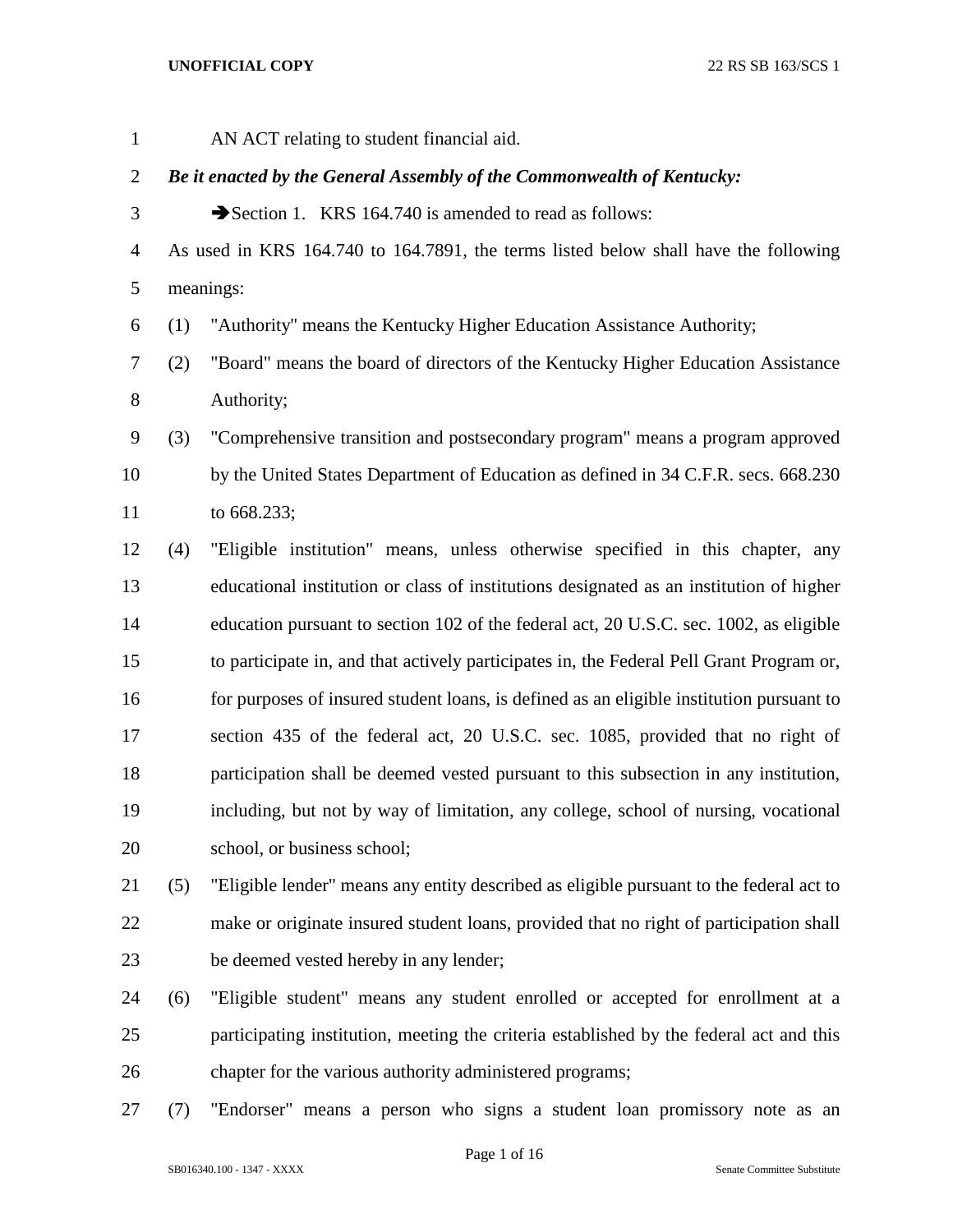- accommodation party, in the manner of KRS 355.3-419, and is secondarily liable for payment on such note;
- (8) "Federal act" means the Higher Education Act of 1965, Pub. L. 89-329, as amended;
- (9) "Grant" means a gift of money, tuition discount, waiver of tuition and fees, or other monetary award that requires neither employment nor repayment, except under conditions prescribed by the board, and is based on demonstrated financial need and such other terms and conditions as the board may prescribe;
- (10) "Honorary scholarship" means a certificate of merit or achievement or other appropriate document which may be issued by the board to students in recognition of superior academic ability or achievement or a special talent;
- (11) "Insured student loan" means a loan to an eligible borrower, who is qualified under the federal act, on which the payment of principal and interest is insured as evidenced by a loan guarantee issued by the authority and reinsured by the secretary under the federal act;
- (12) "Loan" means an advance of money, to be used exclusively for payment of educational expenses, evidenced by a promissory note or similar instrument requiring repayment under specified conditions;
- (13) "Loan guarantee" means the certificate, document, or endorsement issued by the authority as evidence of insurance of a loan as to both principal and interest and of 21 reinsurance by the secretary under the federal act;
- (14) "Participating institution" means any eligible institution, to the extent that it offers an eligible program of study, having a contract in force with the authority, if required by the authority, on such terms as the authority may deem necessary or appropriate to the administration of its programs;
- (15) "Participating lender" means any eligible lender, including the authority and the Kentucky Higher Education Student Loan Corporation, which has in force a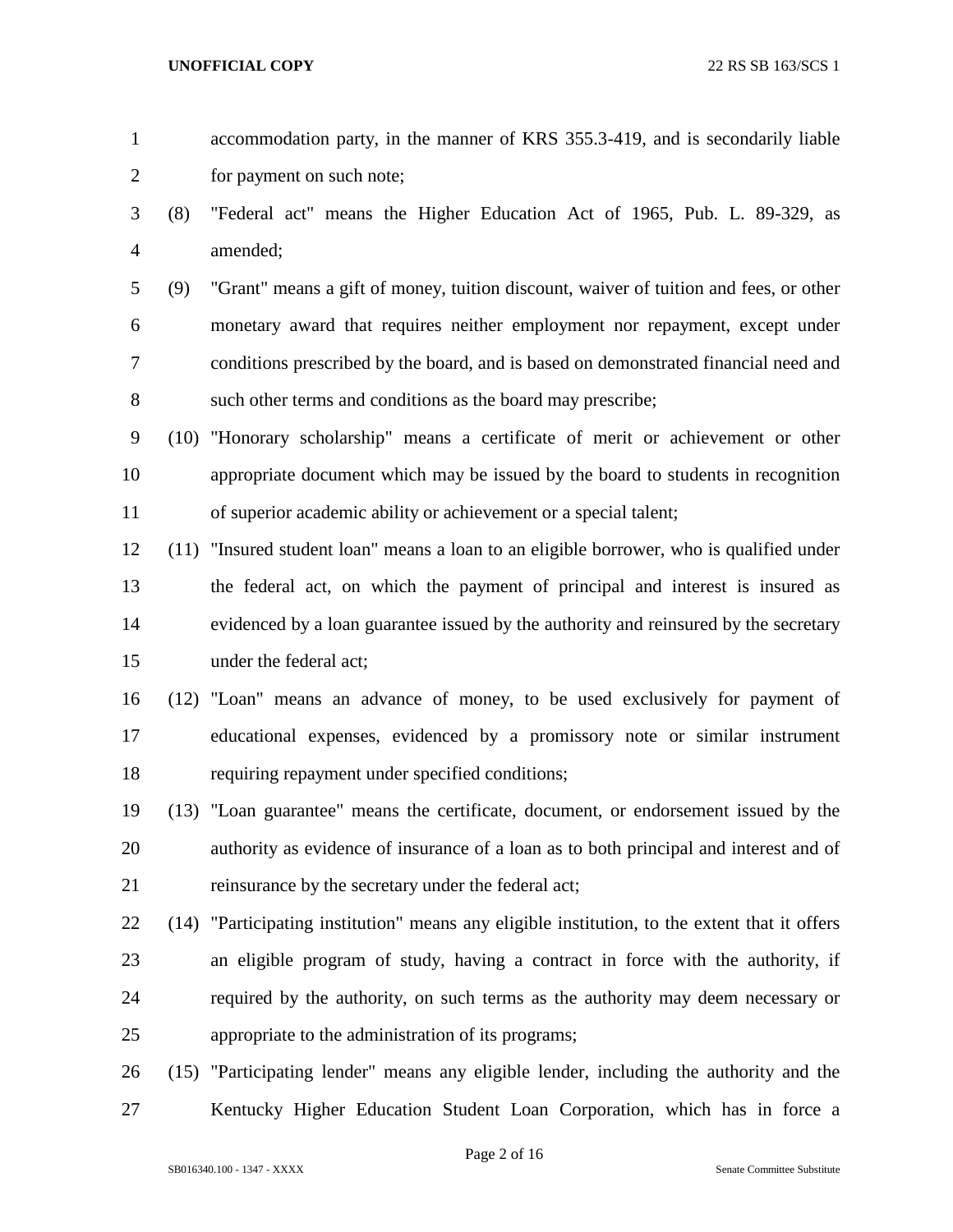contract with the authority providing for loan guarantee to be issued by the authority under the federal act and this chapter; (16) ["Penal institution" means any penitentiary, detention facility, adult correctional facility, jail, or other similar institution operated by the state, local, or federal government or by private business;  $(17)$  "Recognition award" means an advance of money to or on behalf of a student in recognition of superior academic ability, achievement or special talent; *(17)*[(18)] "Regional accrediting association" means the Middle States Association of Colleges and Schools, Commission on Higher Education; New England Association of Schools and Colleges, Commission on Institutions of Higher Education; North Central Association of Colleges and Schools, Higher Learning Commission; Northwest Association of Schools and Colleges, Commission on Colleges; Southern Association of Colleges and Schools, Commission on Colleges; or Western Association of Schools and Colleges, Accrediting Commission for Senior Colleges and Universities; *(18)*[(19)] "Scholarship" means a gift of money to provide an incentive for fulfillment of a particular public purpose which may be based on any combination of financial need, superior academic ability, achievement, a special talent, or special condition serving a public purpose and such other terms and conditions as the board may prescribe; *(19)*[(20)] "Secretary" means the United States Secretary of Education; and *(20)*[(21)] "Work study" means an award of money disbursed by the board at specified intervals to students, or as reimbursement to employers of students, who provide needed services for a specified number of hours in a capacity approved by the board.  $\rightarrow$  Section 2. KRS 164.7874 is amended to read as follows: As used in KRS 164.7871 to 164.7885:

Page 3 of 16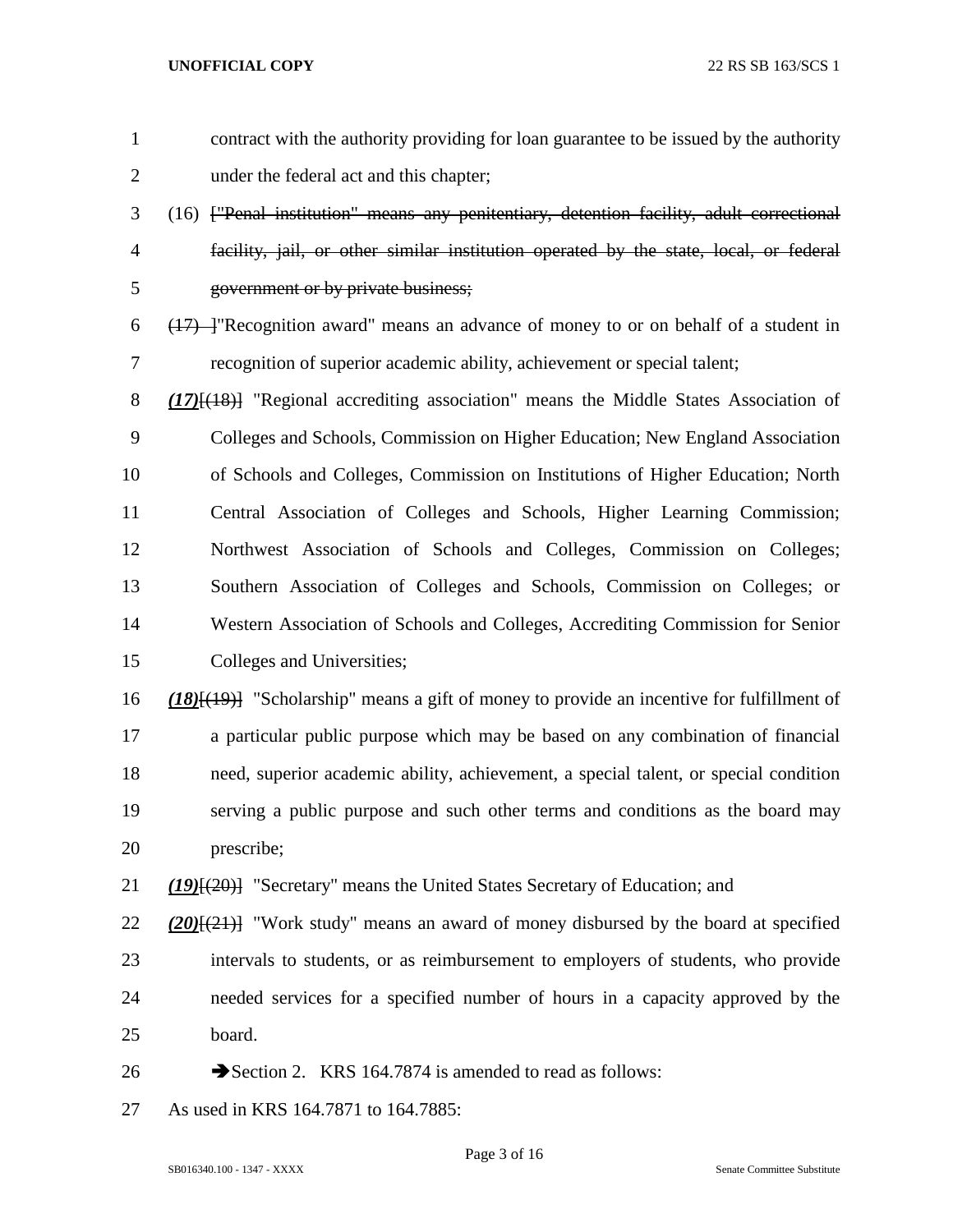| $\mathbf{1}$   | (1) |          | "Academic term" means a semester or other time period specified in an              |  |  |  |
|----------------|-----|----------|------------------------------------------------------------------------------------|--|--|--|
| 2              |     |          | administrative regulation promulgated by the authority;                            |  |  |  |
| 3              | (2) |          | "Academic year" means a period consisting of at least the minimum school term, as  |  |  |  |
| $\overline{4}$ |     |          | defined in KRS 158.070;                                                            |  |  |  |
| 5              | (3) |          | "ACT score" means the composite score achieved on the American College Test at     |  |  |  |
| 6              |     |          | a national test site on a national test date or the college admissions examination |  |  |  |
| 7              |     |          | administered statewide under KRS $158.6453(5)(b)5$ . if the exam is the ACT, or an |  |  |  |
| 8              |     |          | equivalent score, as determined by the authority, on the SAT administered by the   |  |  |  |
| 9              |     |          | College Board, Inc.;                                                               |  |  |  |
| 10             | (4) |          | "Authority" means the Kentucky Higher Education Assistance Authority;              |  |  |  |
| 11             | (5) |          | "Award period" means the fall and spring consecutive academic terms within one     |  |  |  |
| 12             |     |          | $(1)$ academic year;                                                               |  |  |  |
| 13             | (6) |          | "Council" means the Council on Postsecondary Education created under KRS           |  |  |  |
| 14             |     | 164.011; |                                                                                    |  |  |  |
| 15             | (7) |          | "Eligible high school student" means any person who:                               |  |  |  |
| 16             |     | (a)      | Is a citizen, national, or permanent resident of the United States and Kentucky    |  |  |  |
| 17             |     |          | resident;                                                                          |  |  |  |
| 18             |     | (b)      | Was enrolled after July 1, 1998:                                                   |  |  |  |
| 19             |     | 1.       | In a Kentucky high school for at least one hundred forty (140) days of             |  |  |  |
| 20             |     |          | the minimum school term unless exempted by the authority's executive               |  |  |  |
| 21             |     |          | director upon documentation of extreme hardship, while meeting the                 |  |  |  |
| 22             |     |          | KEES curriculum requirements, and was enrolled in a Kentucky high                  |  |  |  |
| 23             |     |          | school at the end of the academic year;                                            |  |  |  |
| 24             |     | 2.       | In a Kentucky high school for the fall academic term of the senior year            |  |  |  |
| 25             |     |          | and who:                                                                           |  |  |  |
| 26             |     |          | Was enrolled during the entire academic term;<br>a.                                |  |  |  |
| 27             |     |          | Completed the high school's graduation requirements during the<br>b.               |  |  |  |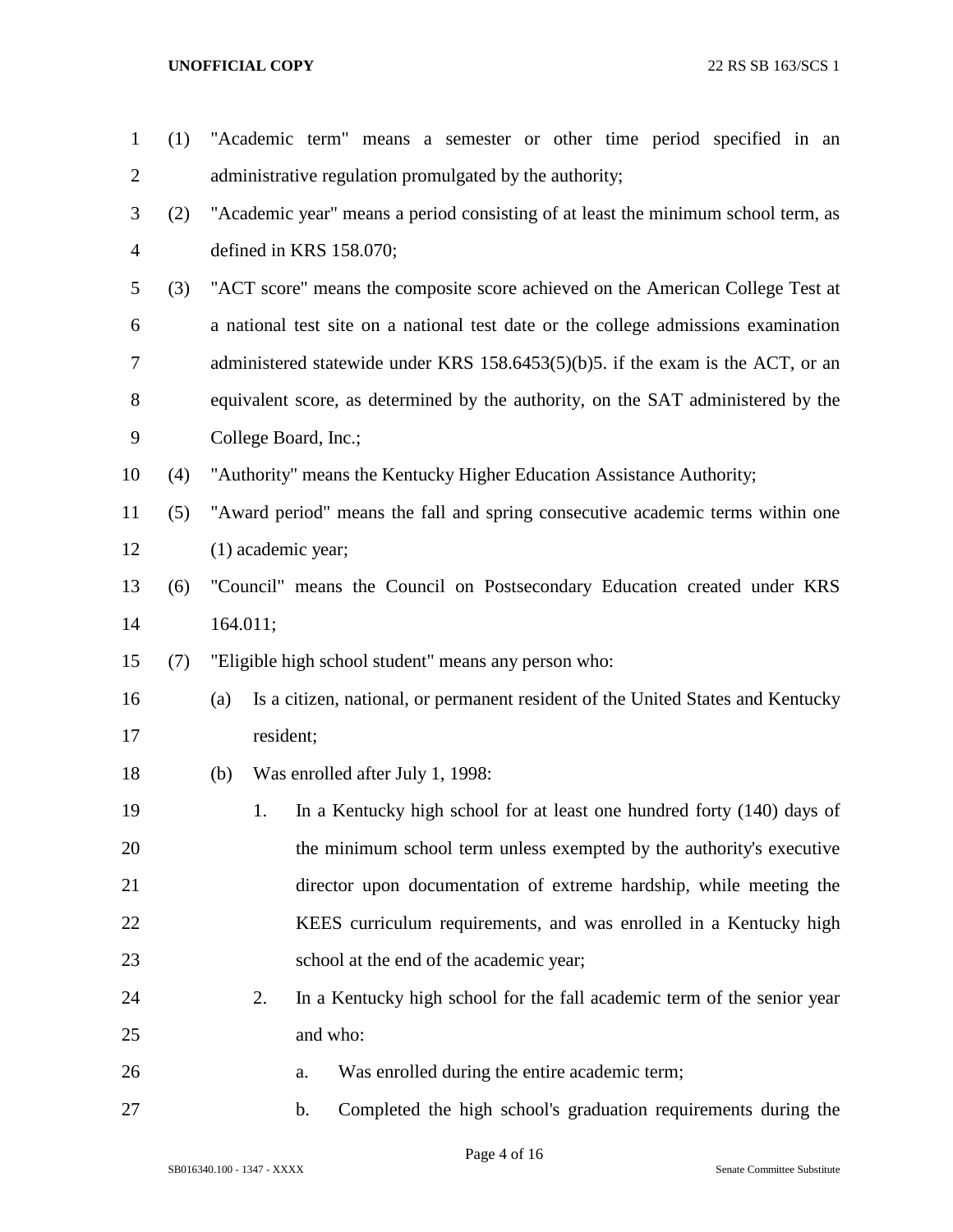| $\mathbf{1}$   |     | fall academic term; and                                                                |
|----------------|-----|----------------------------------------------------------------------------------------|
| $\overline{2}$ |     | Was not enrolled in a secondary school during any other academic<br>c.                 |
| 3              |     | term of that academic year; or                                                         |
| $\overline{4}$ |     | 3.<br>In the Gatton Academy of Mathematics and Science in Kentucky, the                |
| 5              |     | Craft Academy for Excellence in Science and Mathematics, or in high                    |
| 6              |     | school at a model and practice school under KRS 164.380 while meeting                  |
| 7              |     | Kentucky educational<br>excellence<br>the<br>scholarship<br>curriculum                 |
| 8              |     | requirements; <i>and</i>                                                               |
| 9              |     | Has a grade point average of 2.5 or above at the end of any academic year<br>(c)       |
| 10             |     | beginning after July 1, 1998, or at the end of the fall academic term for a            |
| 11             |     | student eligible under paragraph $(b)$ 2. of this subsection $\frac{1}{2}$ and         |
| 12             |     | $(d)$ Is not a convicted felon];                                                       |
| 13             | (8) | "Eligible postsecondary student" means a citizen, national, or permanent resident of   |
| 14             |     | the United States and Kentucky resident, as determined by the participating            |
| 15             |     | institution in accordance with criteria established by the council for the purposes of |
| 16             |     | admission and tuition assessment, who:                                                 |
| 17             |     | Earned a KEES award;<br>(a)                                                            |
| 18             |     | Has the required postsecondary GPA and credit hours required under KRS<br>(b)          |
| 19             |     | 164.7881;                                                                              |
| 20             |     | Has remaining semesters of eligibility under KRS 164.7881; and<br>(c)                  |
| 21             |     | Is enrolled in a participating institution as a part-time or full-time student.<br>(d) |
| 22             |     | and                                                                                    |
| 23             |     | (e) Is not a convicted felon];                                                         |
| 24             | (9) | "Full-time student" means a student enrolled in a postsecondary program of study       |
| 25             |     | that meets the full-time student requirements of the participating institution in      |
| 26             |     | which the student is enrolled;                                                         |
| 27             |     | (10) "Grade point average" or "GPA" means the grade point average earned by an         |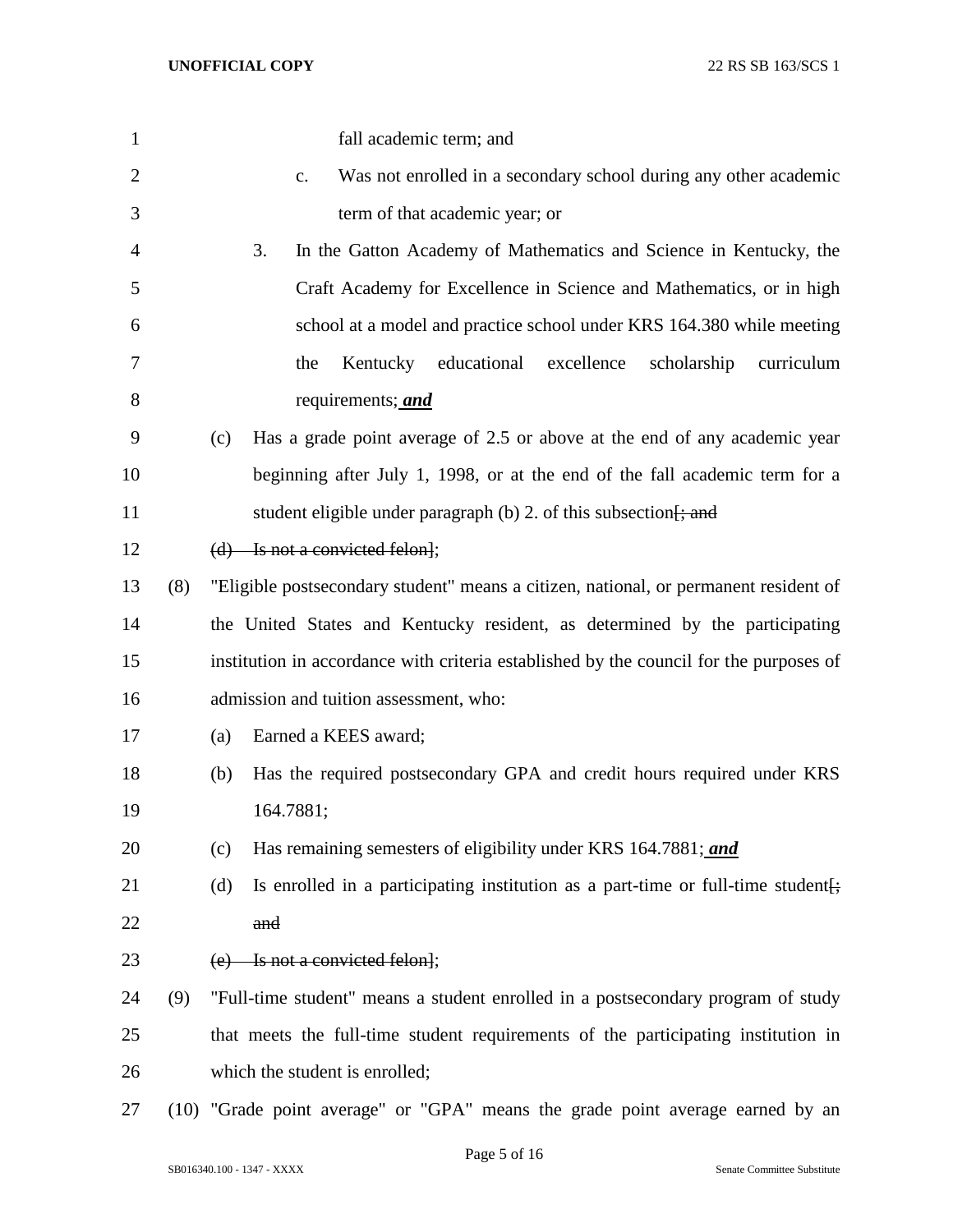| $\mathbf{1}$   |      | eligible student and reported by the high school or participating institution in which    |
|----------------|------|-------------------------------------------------------------------------------------------|
| $\overline{2}$ |      | the student was enrolled based on a scale of 4.0 or its equivalent if the high school     |
| 3              |      | or participating institution that the student attends does not use the 4.0 grade scale;   |
| 4              | (11) | "High school" means any Kentucky public high school, the Gatton Academy of                |
| 5              |      | Mathematics and Science in Kentucky, the Craft Academy for Excellence in                  |
| 6              |      | Science and Mathematics, a high school of a model and practice school under KRS           |
| 7              |      | 164.380, and any private, parochial, or church school located in Kentucky that has        |
| 8              |      | been certified by the Kentucky Board of Education as voluntarily complying with           |
| 9              |      | curriculum, certification, and textbook standards established by the Kentucky Board       |
| 10             |      | of Education under KRS 156.160;                                                           |
| 11             |      | (12) "KEES" or "Kentucky educational excellence scholarship" means a scholarship          |
| 12             |      | provided under KRS 164.7871 to 164.7885;                                                  |
| 13             | (13) | "KEES award" means:                                                                       |
| 14             |      | For an eligible high school student, the sum of the KEES base amount for<br>(a)           |
| 15             |      | each academic year of high school plus any KEES supplemental amount, as                   |
| 16             |      | adjusted pursuant to KRS 164.7881; and                                                    |
| 17             |      | For a student eligible under KRS 164.7879(3)(e), the KEES supplemental<br>(b)             |
| 18             |      | amount as adjusted pursuant to KRS 164.7881;                                              |
| 19             |      | (14) "KEES award maximum" means the sum of the KEES base amount earned in each            |
| 20             |      | academic year of high school plus any KEES supplemental amount earned;                    |
| 21             |      | (15) "KEES base amount" or "base amount" means the amount earned by an eligible           |
| 22             |      | high school student based on the student's GPA pursuant to KRS 164.7879;                  |
| 23             |      | (16) "KEES curriculum" means five (5) courses of study, except for students who meet      |
| 24             |      | the criteria of subsection $(7)(b)2$ . of this section, in an academic year as determined |
| 25             |      | in accordance with an administrative regulation promulgated by the authority;             |
| 26             | (17) | "KEES supplemental amount" means the amount earned by an eligible student                 |
| 27             |      | based on the student's ACT score pursuant to KRS 164.7879;                                |

Page 6 of 16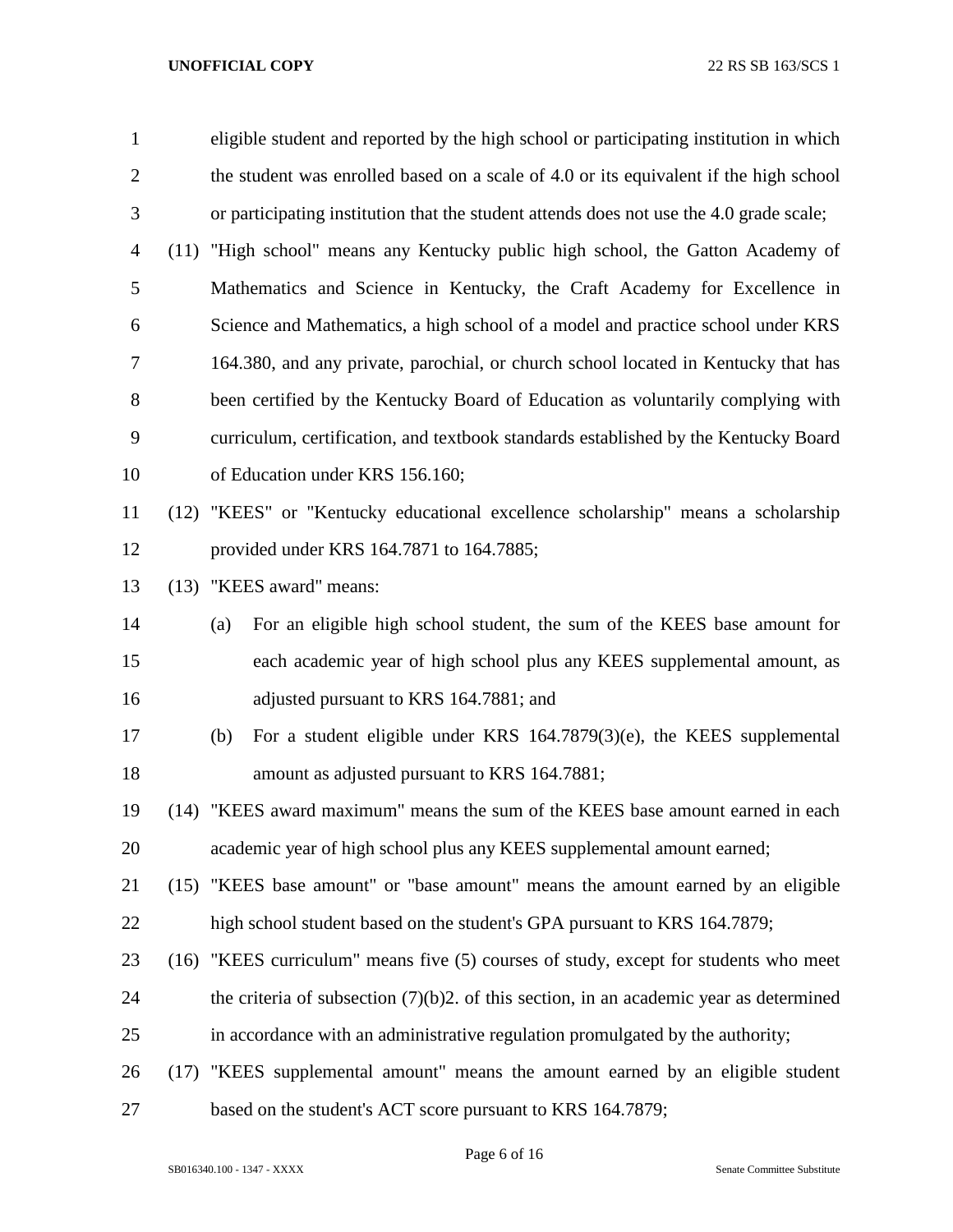- (18) "KEES trust fund" means the Wallace G. Wilkinson Kentucky educational excellence scholarship trust fund;
- (19) "On track to graduate" means the number of cumulative credit hours earned as compared to the number of hours determined by the postsecondary education institution as necessary to complete a bachelor's degree by the end of eight (8) academic terms or ten (10) academic terms if a student is enrolled in an undergraduate program that requires five (5) years of study;
- (20) "Participating institution" means an "institution" as defined in KRS 164.001 that is eligible to participate in the federal Pell Grant program, executes a contract with the authority on terms the authority deems necessary or appropriate for the administration of its programs, and:
- 
- (a) 1. Is publicly operated;
- 2. Is licensed by the Commonwealth of Kentucky and has operated for at least ten (10) years, offers an associate or baccalaureate degree program of study not comprised solely of sectarian instruction, and admits as regular students only high school graduates, recipients of a High School Equivalency Diploma, or students transferring from another accredited degree granting institution; or
- 3. Is designated by the authority as an approved out-of-state institution that offers a degree program in a field of study that is not offered at any institution in the Commonwealth; and
- (b) Continues to commit financial resources to student financial assistance programs; and
- (21) "Part-time student" means a student enrolled in a postsecondary program of study who does not meet the full-time student requirements of the participating institution in which the student is enrolled and who is enrolled for at least six (6) credit hours, or the equivalent for an institution that does not use credit hours.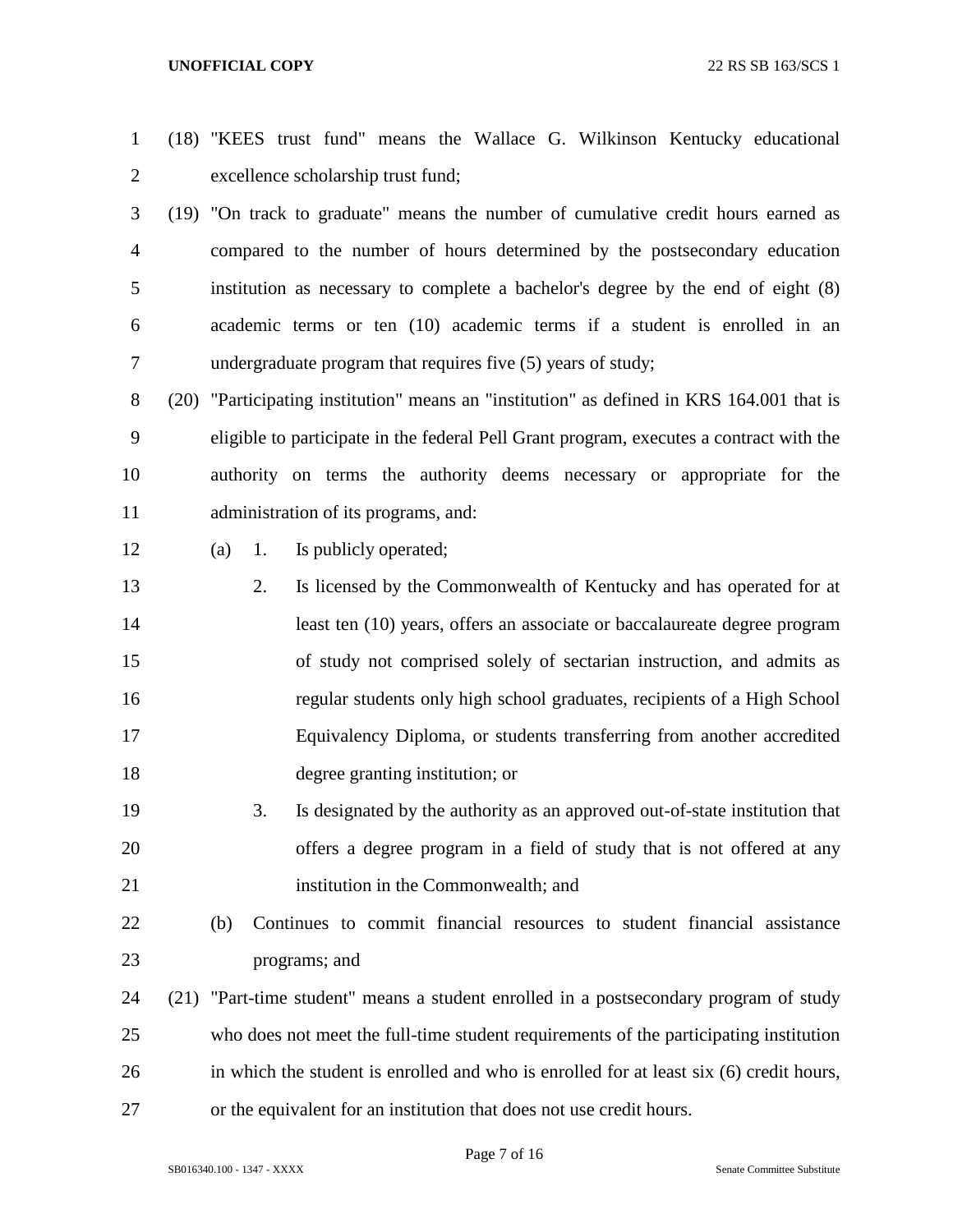| $\mathbf{1}$ |     |               | Section 3. KRS 164.7884 is amended to read as follows:                         |
|--------------|-----|---------------|--------------------------------------------------------------------------------|
| 2            | (1) |               | As used in this section:                                                       |
| 3            |     | (a)           | "Academic year" means July 1 through June 30 of each year;                     |
| 4            |     | (b)           | "Apprentice" has the same meaning as in KRS 343.010;                           |
| 5            |     | (c)           | "Eligible student" means an eligible high school student who has graduated     |
| 6            |     |               | from high school or a student eligible under KRS $164.7879(3)(e)$ ;            |
| 7            |     | (d)           | "Proprietary school" means a school as defined in KRS 165A.310(10)(a) to       |
| 8            |     |               | $(d)$ that:                                                                    |
| 9            |     |               | Is licensed by the Kentucky Commission on Proprietary Education,<br>1.         |
| 10           |     |               | Kentucky Board of Barbering, the Kentucky Board of<br>the                      |
| 11           |     |               | Cosmetology, the Kentucky Board of Nursing, or the Kentucky Board              |
| 12           |     |               | of Embalmers and Funeral Directors;                                            |
| 13           |     |               | Has operated for at least five (5) years;<br>2.                                |
| 14           |     |               | Has its headquarters or main campus physically located in Kentucky;<br>3.      |
| 15           |     |               | and                                                                            |
| 16           |     |               | <u>Is not eligible to participate in the federal Pell Grant program;</u><br>4. |
| 17           |     | (e)           | "Qualified proprietary school program" means a program offered by a            |
| 18           |     |               | proprietary school that is in one (1) of Kentucky's top five (5) high-demand   |
| 19           |     |               | work sectors as determined by the Kentucky Workforce Investment Board;         |
| 20           |     | $(f)$ $\{d\}$ | "Qualified workforce training program" means a program that is in one          |
| 21           |     |               | (1) of Kentucky's top five (5) high-demand work sectors as determined by the   |
| 22           |     |               | Kentucky Workforce Investment Board;                                           |
| 23           |     | $(g)$ [(e)]   | "Registered apprenticeship program" means an apprenticeship program            |
| 24           |     |               | that:                                                                          |
| 25           |     |               | Is established in accordance with the requirements of KRS Chapter 343;<br>1.   |
| 26           |     |               | Requires a minimum of two thousand $(2,000)$ hours of on-the-job work<br>2.    |
| 27           |     |               | experience;                                                                    |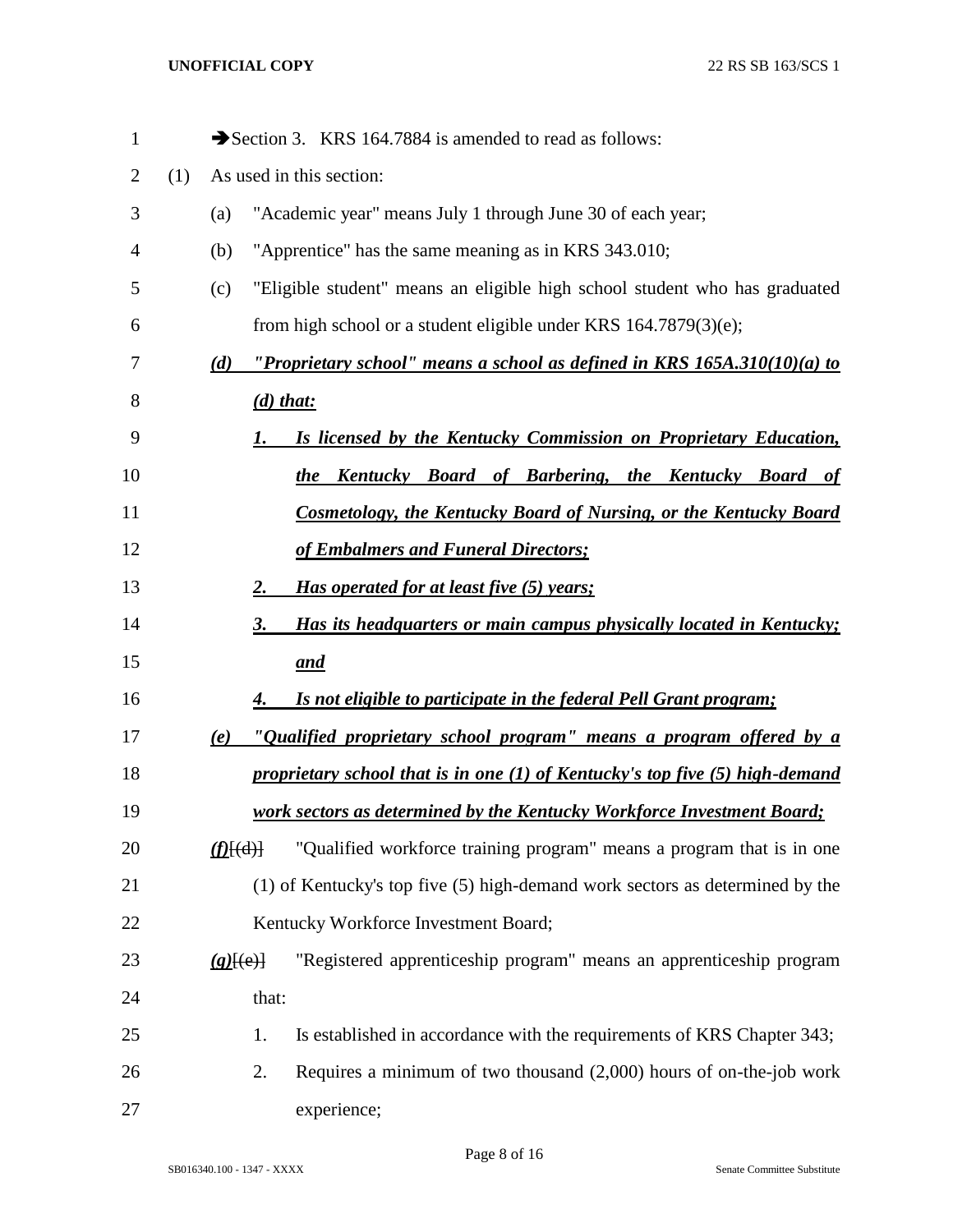| 1              |     |                 | Requires a minimum of one hundred forty-four (144) hours of related<br>3.                      |
|----------------|-----|-----------------|------------------------------------------------------------------------------------------------|
| $\overline{2}$ |     |                 | instruction for each year of the apprenticeship; and                                           |
| 3              |     |                 | Is approved by the Education and Workforce Development Cabinet;<br>4.                          |
| $\overline{4}$ |     | $(h)$ $(f)$     | "Related instruction" has the same meaning as in KRS 343.010; and                              |
| 5              |     | $(i)$ [ $(g)$ ] | "Sponsor" has the same meaning as in KRS 343.010.                                              |
| 6              | (2) |                 | Notwithstanding KRS 164.7881, an eligible student who earned a KEES award                      |
| 7              |     |                 | shall be eligible for a Kentucky educational excellence scholarship if the student             |
| 8              |     |                 | meets the requirements of this section and is:                                                 |
| 9              |     | (a)             | An apprentice in a registered apprenticeship program; [-or]                                    |
| 10             |     | (b)             | Enrolled in a qualified workforce training program that has a current                          |
| 11             |     |                 | articulation agreement for postsecondary credit hours with a participating                     |
| 12             |     |                 | institution; or                                                                                |
| 13             |     | (c)             | <b>Enrolled in a qualified proprietary school program.</b>                                     |
| 14             | (3) | (a)             | Beginning with the 2018-2019 academic year, an eligible student enrolled in a                  |
| 15             |     |                 | registered apprenticeship program or, for the academic year beginning July 1,                  |
| 16             |     |                 | 2020, an eligible student enrolled in a qualified workforce training program                   |
| 17             |     |                 | or, for the academic year beginning July 1, 2022, an eligible student                          |
| 18             |     |                 | enrolled in a qualified proprietary school program<br>receive<br>may                           |
| 19             |     |                 | reimbursement of tuition, books, required tools, and other approved expenses                   |
| 20             |     |                 | required for participation in the program, upon certification by the sponsor $\boldsymbol{or}$ |
| 21             |     |                 | school and approval by the authority.                                                          |
| 22             |     | (b)             | The reimbursement amount an eligible student may receive in an academic                        |
| 23             |     |                 | year shall not exceed the student's KEES award maximum.                                        |
| 24             |     | (c)             | The total reimbursement amount an eligible student may receive under this                      |
| 25             |     |                 | section shall not exceed the student's KEES award maximum multiplied by                        |
| 26             |     |                 | four $(4)$ .                                                                                   |
|                |     |                 |                                                                                                |

(4) Eligibility for a KEES scholarship under this section shall terminate upon the earlier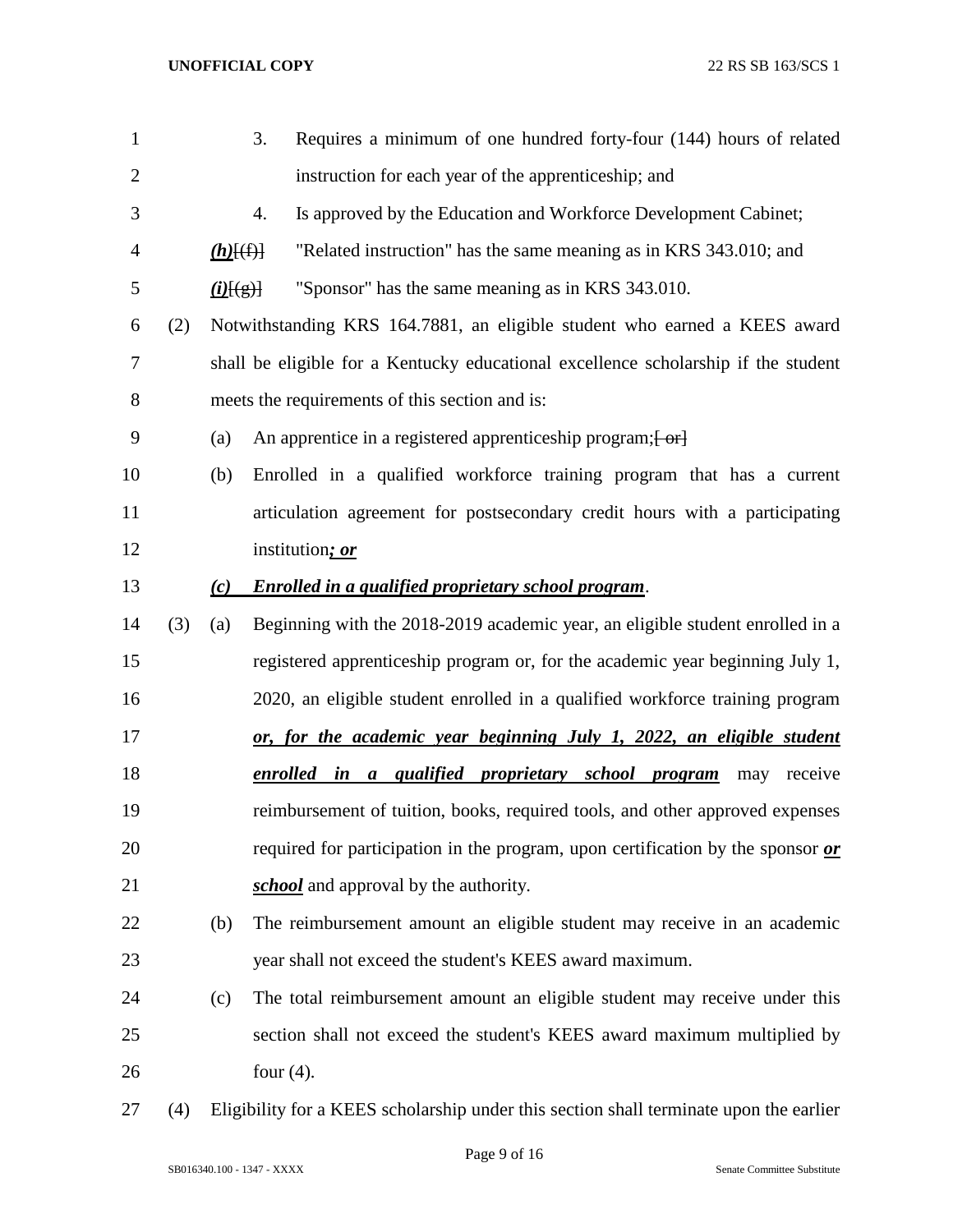| $\mathbf{1}$ |     | of: |                      |                                                                              |            |                                                                                   |  |
|--------------|-----|-----|----------------------|------------------------------------------------------------------------------|------------|-----------------------------------------------------------------------------------|--|
| 2            |     | (a) |                      |                                                                              |            | The expiration of five (5) years following the eligible student's graduation      |  |
| 3            |     |     |                      |                                                                              |            | from high school or receiving a High School Equivalency Diploma, except as        |  |
| 4            |     |     |                      | provided in KRS $164.7881(5)$ ; or                                           |            |                                                                                   |  |
| 5            |     | (b) |                      |                                                                              |            | The eligible student's successful completion of the registered apprenticeship     |  |
| 6            |     |     |                      |                                                                              |            | program, for lqualified workforce training program, or qualified proprietary      |  |
| 7            |     |     | school program.      |                                                                              |            |                                                                                   |  |
| 8            | (5) | The |                      |                                                                              |            | authority shall promulgate administrative regulations establishing the            |  |
| 9            |     |     |                      |                                                                              |            | procedures for making awards under this section in consultation with the Kentucky |  |
| 10           |     |     |                      |                                                                              |            | Education and Workforce Development Cabinet and the Kentucky Economic             |  |
| 11           |     |     | Development Cabinet. |                                                                              |            |                                                                                   |  |
| 12           |     |     |                      | Section 4. KRS 164.7879 is amended to read as follows:                       |            |                                                                                   |  |
| 13           | (1) |     |                      |                                                                              |            | Kentucky educational excellence scholarship awards shall be based upon an         |  |
| 14           |     |     |                      |                                                                              |            | established base scholarship amount and an eligible high school student's grade   |  |
| 15           |     |     |                      |                                                                              |            | point average. The base scholarship amount for students attaining a grade point   |  |
| 16           |     |     |                      | average of at least 2.5 for the 1998-1999 academic year shall be as follows: |            |                                                                                   |  |
| 17           |     |     | <b>GPA</b>           | Amount                                                                       | <b>GPA</b> | Amount                                                                            |  |
| 18           |     |     | 2.50                 | \$125.00                                                                     | 3.30       | \$325.00                                                                          |  |
| 19           |     |     | 2.60                 | \$150.00                                                                     | 3.40       | \$350.00                                                                          |  |
| 20           |     |     | 2.70                 | \$175.00                                                                     | 3.50       | \$375.00                                                                          |  |
| 21           |     |     | 2.75                 | \$187.00                                                                     | 3.60       | \$400.00                                                                          |  |
| 22           |     |     | 2.80                 | \$200.00                                                                     | 3.70       | \$425.00                                                                          |  |
| 23           |     |     | 2.90                 | \$225.00                                                                     | 3.75       | \$437.00                                                                          |  |
| 24           |     |     | 3.00                 | \$250.00                                                                     | 3.80       | \$450.00                                                                          |  |
| 25           |     |     | 3.10                 | \$275.00                                                                     | 3.90       | \$475.00                                                                          |  |
| 26           |     |     | 3.20                 | \$300.00                                                                     | 4.00       | \$500.00                                                                          |  |
| 27           |     |     | 3.25                 | \$312.00                                                                     |            |                                                                                   |  |

Page 10 of 16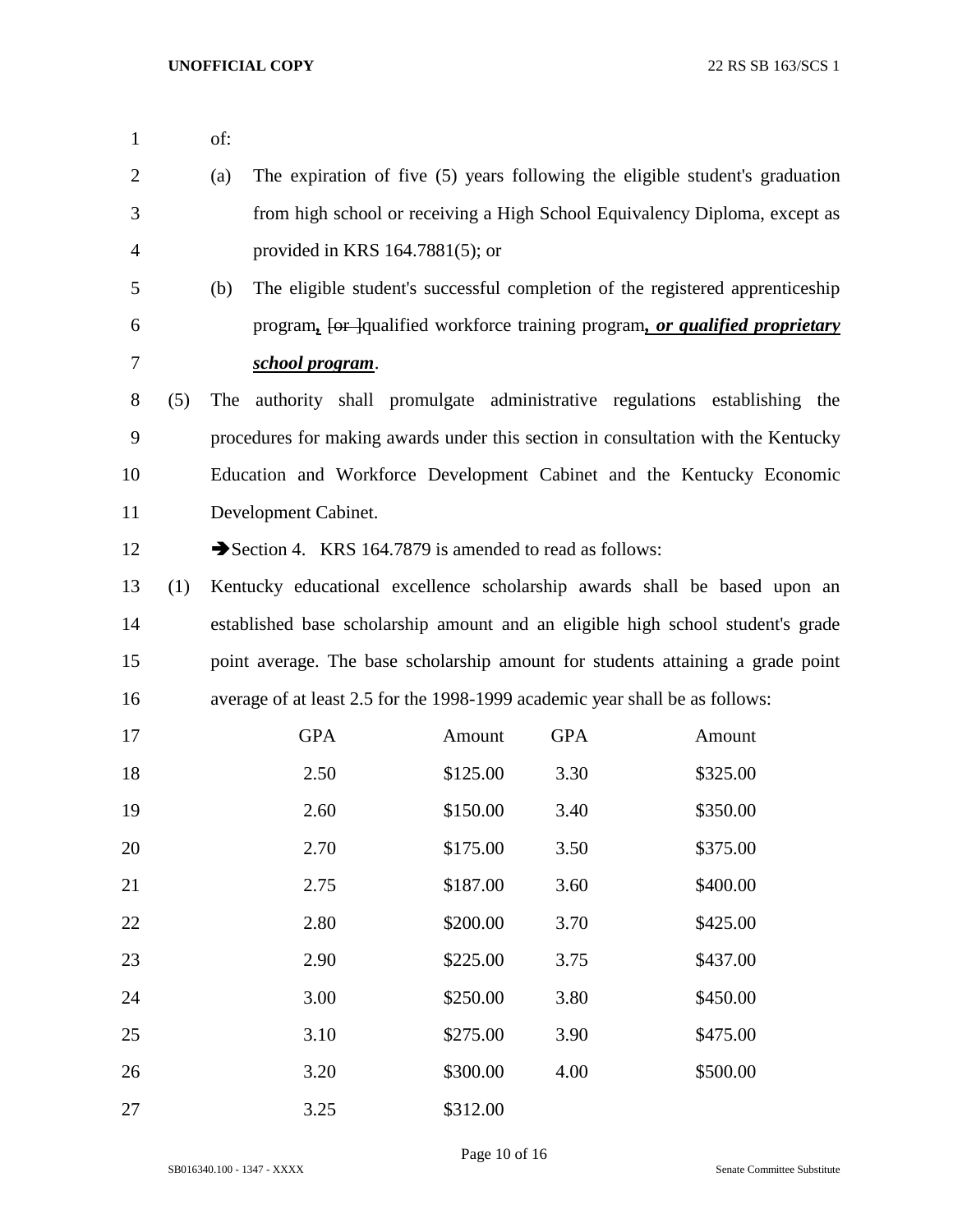The authority shall review the base amount of the Kentucky educational excellence scholarship each academic year and may promulgate an administrative regulation to make adjustments after considering the availability of funds.

 (2) (a) The authority shall commit to provide to each eligible high school student the base amount of the Kentucky educational excellence scholarship for each academic year of high school study in the Kentucky educational excellence scholarship curriculum that the high school student has attained at least a 2.5 grade point average. The award shall be based upon the eligible high school student's grade point average at the close of each academic year. An award attributable to a past academic year shall not be increased after the award has been earned by an eligible high school student, regardless of any subsequent increases made to the base amount of the Kentucky educational excellence scholarship through the promulgation of an administrative regulation by the authority.

 (b) Notwithstanding the definitions of "eligible high school student" and "high school" in KRS 164.7874, any high school student who maintains Kentucky residency and completes the academic courses that are required for a Kentucky educational excellence scholarship while participating in an approved educational high school foreign exchange program or participating in the United States Congressional Page School may apply his or her grade point average for that academic year toward the base as described in paragraph (a) of this subsection. The grade point average shall be reported by the student's Kentucky home high school, based on an official transcript from the school that the student attended during the out-of-state educational experience. The authority shall promulgate administrative regulations that describe the approval process for the educational exchange programs that qualify under this paragraph. The provisions in this paragraph shall likewise apply to any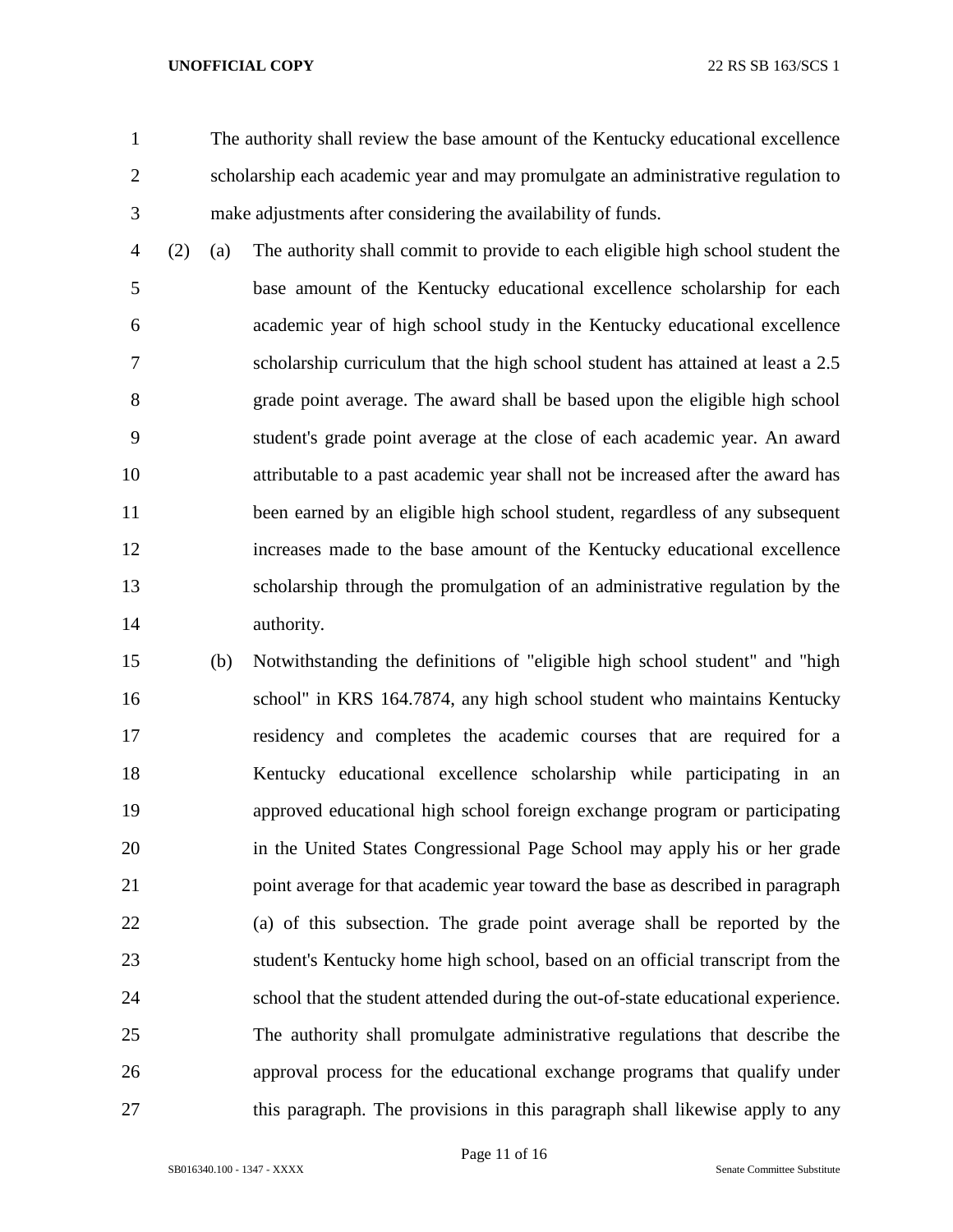exchange program or in a Congressional Page School since the 1998-99 school year and maintained his or her Kentucky residency throughout. (c) 1. Notwithstanding the definitions of "eligible high school student" and "high school" in KRS 164.7874 and the requirement that a student graduate from a Kentucky high school, a high school student who completes the KEES curriculum while attending an accredited out-of- state high school or Department of Defense school may apply the grade point average for any applicable academic year toward the base as described in paragraph (a) of this subsection and shall also qualify for a 11 supplemental award under subsection (3) of this section when: a. His or her custodial parent or guardian is in active service of the 13 Armed Forces of the United States; [414] 14 b. The feustodial parent or guardian maintained Kentucky as the 15 home of record at the time the l student attended an accredited out- of-state high school or a Department of Defense school *as a result of the custodial parent's or guardian's military transfer outside of Kentucky; and c. The student earned a KEES base amount at a Kentucky high school prior to the custodial parent's or guardian's military transfer outside of Kentucky*. 2. The student or parent shall arrange for the out-of-state school to report the student's grade point average each academic year and the student's highest ACT score to the authority as required under KRS 164.7885. The authority shall promulgate administrative regulations implementing the requirements in this paragraph, including: a. The documentation that the parent shall submit to the authority

Kentucky high school student who participated in an approved educational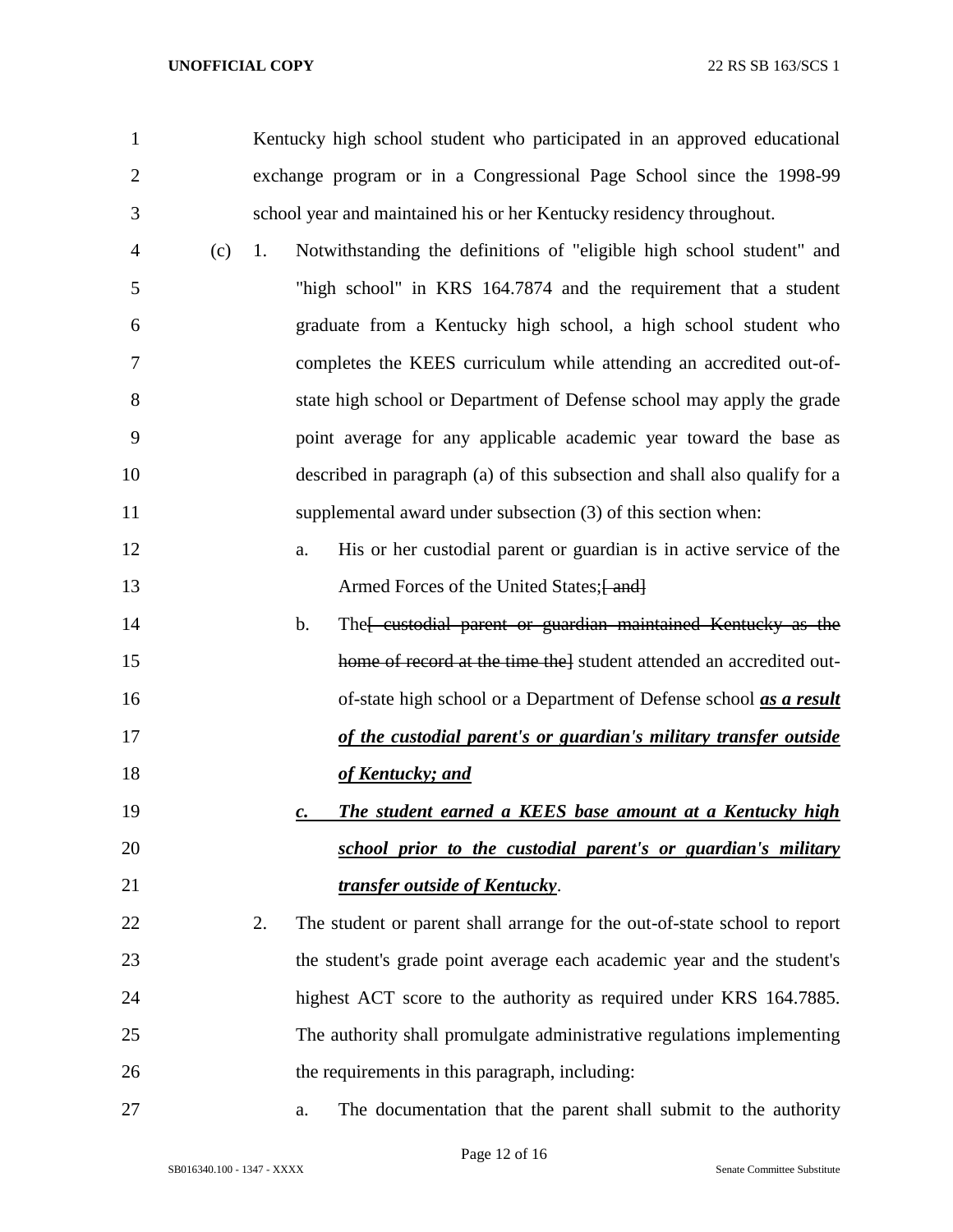| $\mathbf{1}$   |     |     |               | establishing the student's eligibility for the scholarship; and                     |            |              |
|----------------|-----|-----|---------------|-------------------------------------------------------------------------------------|------------|--------------|
| $\mathbf{2}$   |     |     | $\mathbf b$ . | The assurances that an out- of state institution shall submit to the                |            |              |
| 3              |     |     |               | authority for submission of the student grade point average.                        |            |              |
| $\overline{4}$ |     |     | 3.            | The provisions in this paragraph shall apply to the 2001-2002 school                |            |              |
| 5              |     |     |               | year and thereafter.                                                                |            |              |
| 6              |     | (d) |               | Beginning with the 2013-2014 academic year, a student who meets the                 |            |              |
| 7              |     |     |               | Kentucky core academic standards for high school graduation established in          |            |              |
| $8\,$          |     |     |               | administrative regulation and graduates after completing three (3) years of         |            |              |
| 9              |     |     |               | high school shall receive a Kentucky educational excellence scholarship             |            |              |
| 10             |     |     |               | award equivalent to completing high school in four (4) years. The award shall       |            |              |
| 11             |     |     |               | be determined by dividing the total actual KEES scholarship earned under            |            |              |
| 12             |     |     |               | subsection $(1)$ of this section by three $(3)$ and multiplying that number by four |            |              |
| 13             |     |     |               | (4). The resulting number shall be the annual award the student is eligible for     |            |              |
| 14             |     |     |               | under subsection (1) of this section.                                               |            |              |
| 15             | (3) | (a) |               | The authority shall commit to provide to each eligible high school student          |            |              |
| 16             |     |     |               | graduating from high school before June 30, 1999, and achieving a score of at       |            |              |
| 17             |     |     |               | least 15 on the American College Test, a supplemental award for the award           |            |              |
| 18             |     |     |               | period beginning in the fall of 1999, based on the eligible high school             |            |              |
| 19             |     |     |               | student's highest ACT score attained by the date of graduation from high            |            |              |
| 20             |     |     |               | school. The amount of the supplemental award shall be determined as follows:        |            |              |
| 21             |     |     | <b>ACT</b>    | Annual                                                                              | <b>ACT</b> | Annual       |
| 22             |     |     | Score         | <b>Bonus</b>                                                                        | Score      | <b>Bonus</b> |
| 23             |     |     | 15            | \$21                                                                                | 22         | \$171        |
| 24             |     |     | 16            | \$43                                                                                | 23         | \$193        |
| 25             |     |     | 17            | \$64                                                                                | 24         | \$214        |
| 26             |     |     | 18            | \$86                                                                                | 25         | \$236        |
| 27             |     |     | 19            | \$107                                                                               | 26         | \$257        |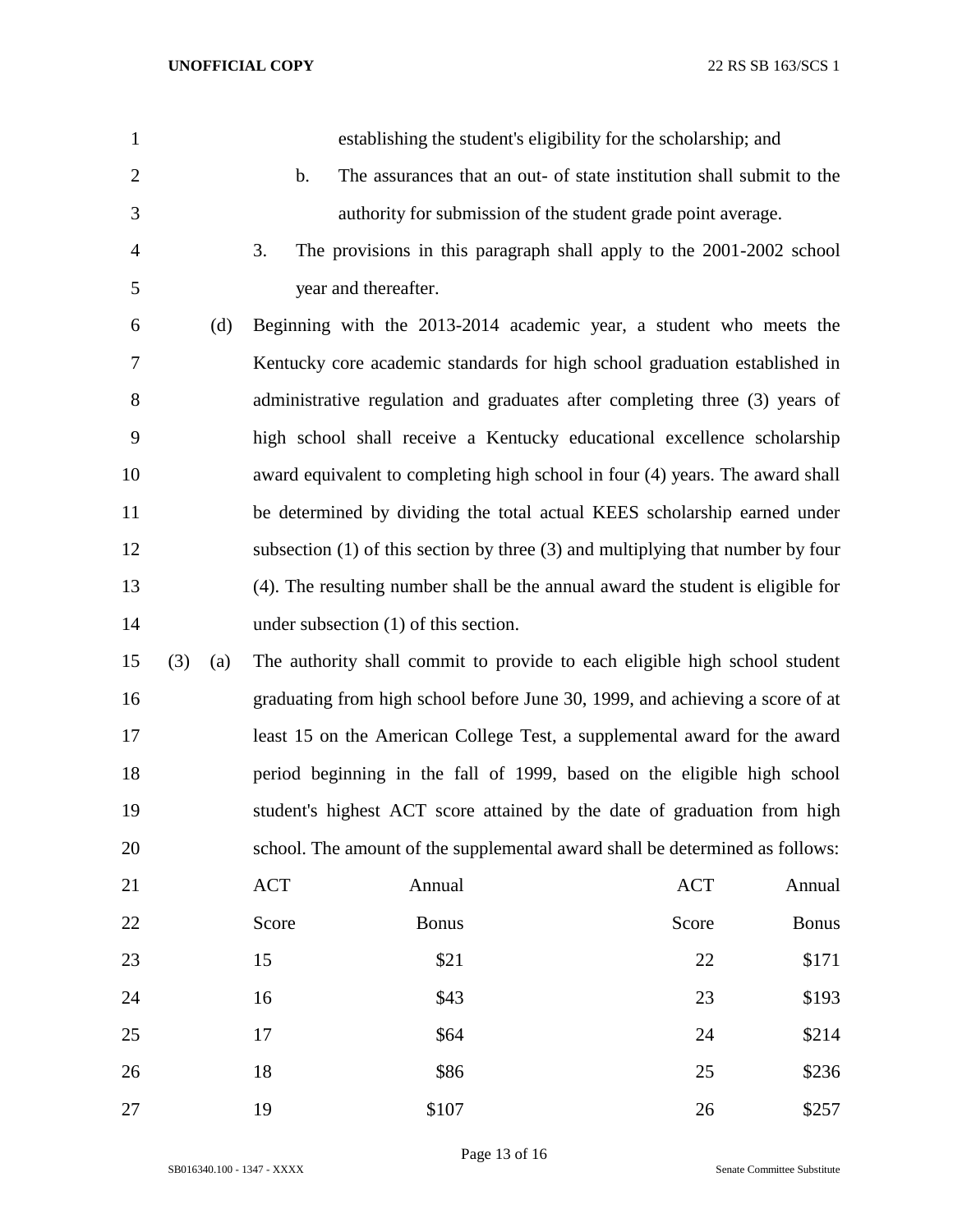| $\mathbf{1}$   |     | 20         | \$129                                |                                                                             | 27         | \$279  |
|----------------|-----|------------|--------------------------------------|-----------------------------------------------------------------------------|------------|--------|
| $\overline{2}$ |     | 21         | \$150                                | 28 or above                                                                 |            | \$300  |
| 3              |     |            |                                      | Subsequent supplemental awards for eligible high school students graduating |            |        |
| 4              |     |            |                                      | before June 30, 1999, shall be determined in accordance with the provisions |            |        |
| 5              |     |            | of paragraph (b) of this subsection. |                                                                             |            |        |
| 6              | (b) |            |                                      | The authority shall commit to provide to each eligible high school student  |            |        |
| 7              |     |            |                                      | upon achievement after June 30, 1999, of an ACT score of at least 15 on the |            |        |
| 8              |     |            |                                      | American College Test a supplemental award based on the eligible high       |            |        |
| 9              |     |            |                                      | school student's highest ACT score attained by the date of graduation from  |            |        |
| 10             |     |            |                                      | high school. The amount of the supplemental award shall be determined as    |            |        |
| 11             |     | follows:   |                                      |                                                                             |            |        |
| 12             |     | <b>ACT</b> |                                      |                                                                             | <b>ACT</b> |        |
| 13             |     | Score      | Amount                               |                                                                             | Score      | Amount |
| 14             |     | 15         | \$36                                 |                                                                             | 22         | \$286  |
| 15             |     | 16         | \$71                                 |                                                                             | 23         | \$321  |
| 16             |     | 17         | \$107                                |                                                                             | 24         | \$357  |
| 17             |     | 18         | \$143                                |                                                                             | 25         | \$393  |
| 18             |     | 19         | \$179                                |                                                                             | 26         | \$428  |
| 19             |     | 20         | \$214                                |                                                                             | 27         | \$464  |
| 20             |     | 21         | \$250                                | 28 and above                                                                |            | \$500  |
| 21             |     |            |                                      | The authority shall review the base amount of the supplemental award        |            |        |
| 22             |     |            |                                      | beginning with the 2001-2002 academic year and each academic year           |            |        |
| 23             |     |            |                                      | thereafter and may promulgate an administrative regulation to make          |            |        |
| 24             |     |            |                                      | adjustments after considering the availability of funds.                    |            |        |
| 25             | (c) |            |                                      | Beginning with the 2008-2009 academic year, the authority shall commit to   |            |        |
| 26             |     |            |                                      | provide a supplemental award for achievement on examinations for Advanced   |            |        |
|                |     |            |                                      |                                                                             |            |        |

Placement or International Baccalaureate as defined in KRS 164.002 to an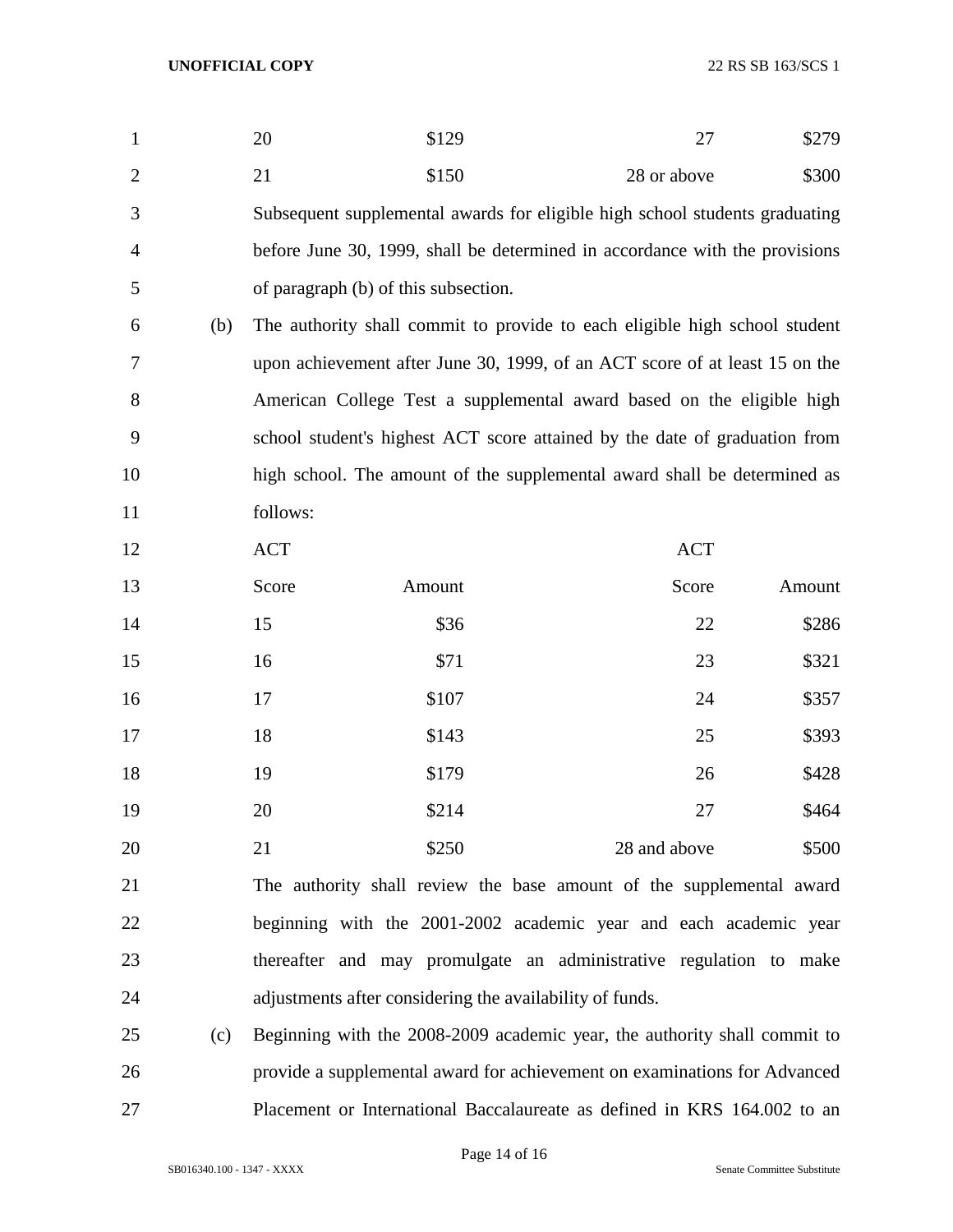| $\mathbf{1}$   | eligible high school student whose family was eligible for free or reduced-     |
|----------------|---------------------------------------------------------------------------------|
| $\overline{c}$ | price lunch for any year during high school enrollment.                         |
| 3              | The supplemental award for AP examination scores are as follows:<br>1.          |
| $\overline{4}$ | Two hundred dollars $(\$200)$ for each score of three $(3)$ ;<br>a.             |
| 5              | Two hundred fifty dollars (\$250) for each score of four (4); and<br>b.         |
| 6              | Three hundred dollars (\$300) for each score of five (5).<br>c.                 |
| 7              | The supplemental award for IB examination scores are as follows:<br>2.          |
| 8              | Two hundred dollars (\$200) for each score of five (5);<br>a.                   |
| 9              | Two hundred fifty dollars $(\$250)$ for each score of six $(6)$ ; and<br>b.     |
| 10             | Three hundred dollars (\$300) for each score of seven (7).<br>$\mathbf{c}$ .    |
| 11<br>(d)      | Beginning with the 2013-2014 academic year, the authority shall commit to       |
| 12             | provide a supplemental award for achievement on examinations for                |
| 13             | Cambridge Advanced International as defined in KRS 164.002 to an eligible       |
| 14             | high school student whose family was eligible for free or reduced-priced lunch  |
| 15             | for any year during high school enrollment. The supplemental award for          |
| 16             | Cambridge Advanced International examination scores are as follows:             |
| 17             | Two hundred dollars (\$200) for each score of "e";<br>1.                        |
| 18             | Two hundred fifty dollars (\$250) for each score of "c" or "d"; and<br>2.       |
| 19             | Three hundred dollars (\$300) for each score of "a*", "a", or "b".<br>3.        |
| 20<br>(e)      | The authority shall promulgate administrative regulations establishing the      |
| 21             | eligibility criteria and procedures for making a supplemental award to          |
| 22             | Kentucky residents who are citizens, nationals, or permanent residents of the   |
| 23             | United States and who graduate from a nonpublic secondary school not            |
| 24             | certified by the Kentucky Board of Education and Kentucky residents who are     |
| 25             | citizens, nationals, or permanent residents of the United States and who obtain |
| 26             | a High School Equivalency Diploma within five (5) years of their high school    |
| 27             | graduating class, and students under subsection $(2)(c)$ of this section who do |

Page 15 of 16